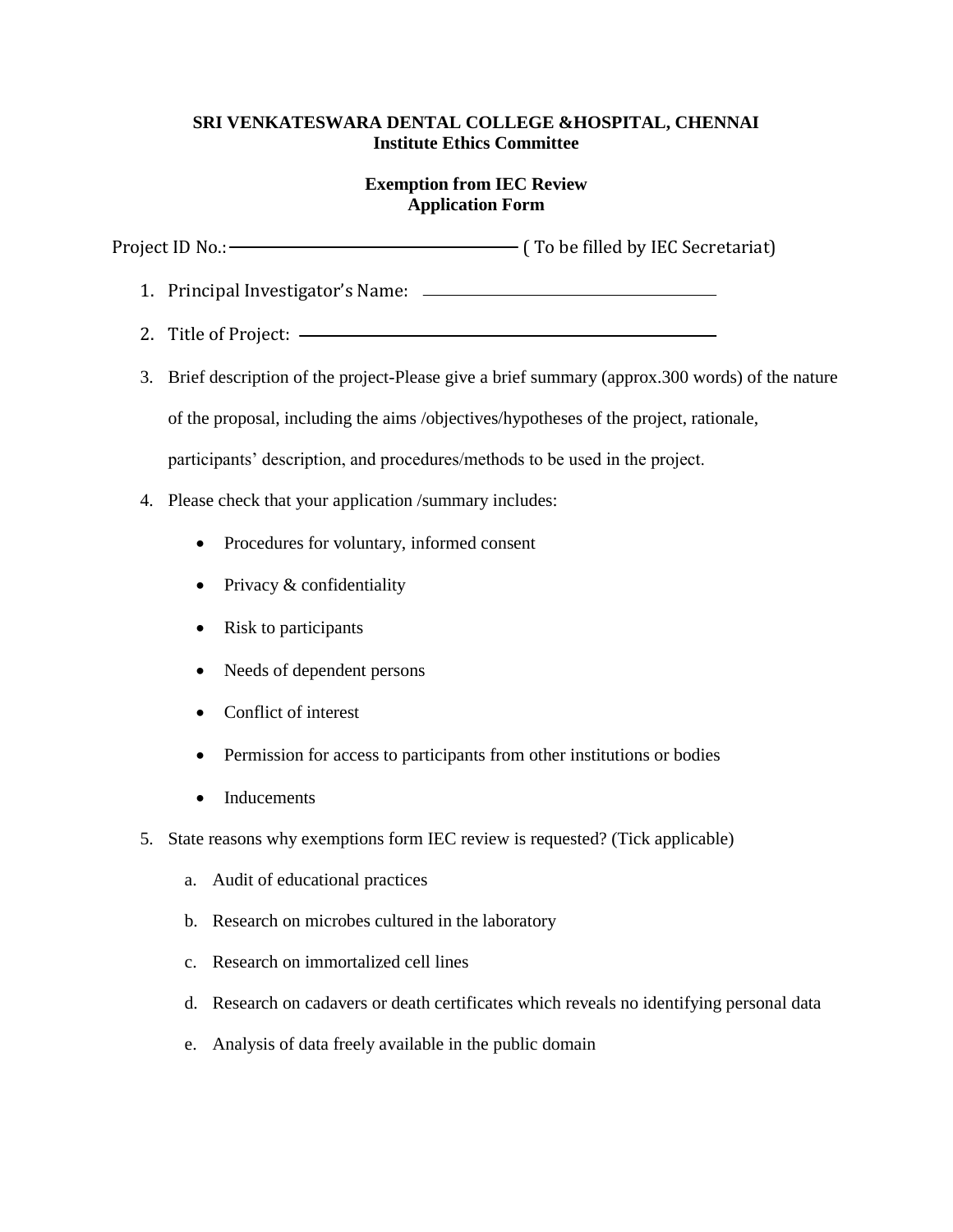| f.                                                                                                                               |  |
|----------------------------------------------------------------------------------------------------------------------------------|--|
| Principal Investigator's                                                                                                         |  |
|                                                                                                                                  |  |
| <b>Recommendation by the IEC Member Secretary:</b>                                                                               |  |
| Exemption                                                                                                                        |  |
|                                                                                                                                  |  |
|                                                                                                                                  |  |
| <b>Discussion at full board</b>                                                                                                  |  |
|                                                                                                                                  |  |
| Date <u>experience</u>                                                                                                           |  |
| Final Decision:                                                                                                                  |  |
| Exemption                                                                                                                        |  |
| Cannot be exempted.                                                                                                              |  |
| Reasons<br><u> 1989 - Johann Harry Harry Harry Harry Harry Harry Harry Harry Harry Harry Harry Harry Harry Harry Harry Harry</u> |  |
|                                                                                                                                  |  |
|                                                                                                                                  |  |
|                                                                                                                                  |  |
|                                                                                                                                  |  |
|                                                                                                                                  |  |
| Signature of the Chairperson: ——————————————————Date ————————————————————                                                        |  |
| NOTE:                                                                                                                            |  |